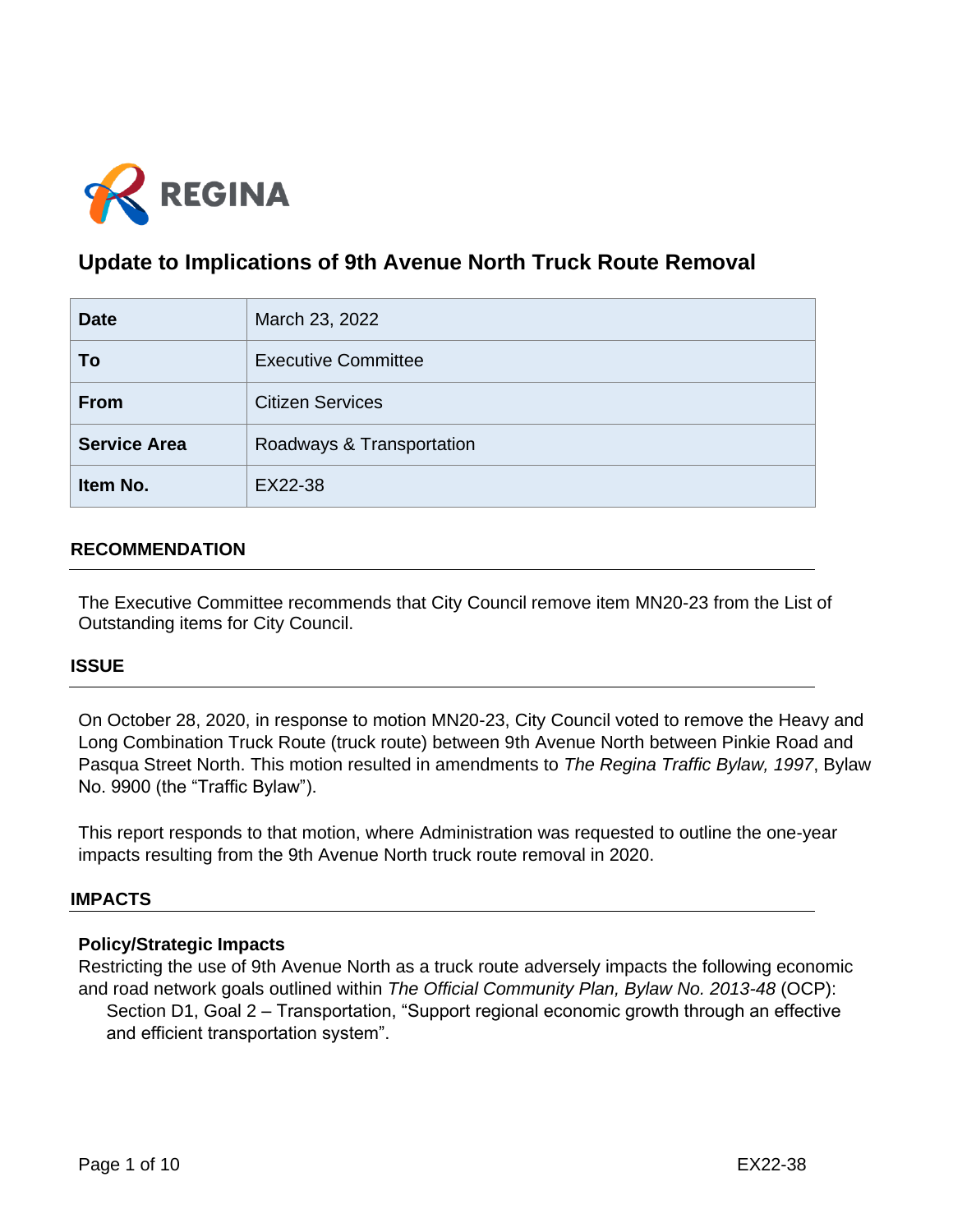- 3.3 Work with surrounding municipalities, the Province and other regional partners as necessary to ensure the efficient movement of people and goods within the region.
- 3.6 Participate where necessary in defining the location and accommodation of key transportation infrastructure associated with the effective movement of goods within the region in partnership with the Province, surrounding municipalities, and the Global Transportation Hub Authority.
- 3.7 Encourage the Province to upgrade strategic goods routes and commuter routes that serve the region.

Section D3, Goal 4 – Road Network Capacity, "Optimize road network capacity"

• 5.24 Provide a truck route network for the transportation of heavy, over-sized, and dangerous goods.

Restricting the use of 9th Avenue North as a truck route also adversely impacts *The Transportation Master Plan* (TMP), where this road segment is part of the city wide "Strategic Goods Route". Sections of the TMP that are impacted include:

Section D7, Goal 31 – Goods and movement will be safe and efficient.

- 7.1 Work with the province, surrounding municipalities and regional partners to develop a regional truck route network. The network should identify municipal and regional roadways and will define:
	- o Routes where dangerous goods are permitted.
	- o Routes for pick-up and delivery vehicles.
	- o Routes for heavy or long combination vehicles.
	- o Truck route areas in industrial districts.
- 7.2 Ensure truck and dangerous goods routes are clearly signed to reduce infiltration into areas where these vehicles are permitted.

#### **Environmental Impacts**

City Council set a community goal for Regina to achieve net zero emissions and sourcing of net zero renewable energy by 2050. In support of this goal, City Council asked Administration to provide energy and greenhouse gas implications of recommendations for Council to evaluate the climate impact of its decisions. Maintaining Council's decision to remove 9th Avenue North from the truck route results in higher greenhouse gas emissions related to the alternate routing of trucks which would ordinarily use 9th Avenue North. This impact will correspondingly increase with growth and demand near 9th Avenue North. Administration estimates that the use of alternative trucking routes generates an average increase of 340 tonnes of CO2e annually. This is equivalent to increasing fuel use by 150,000 L per year or adding 90 vehicles to the road each year.

There are no financial, accessibility or other impacts regarding this report.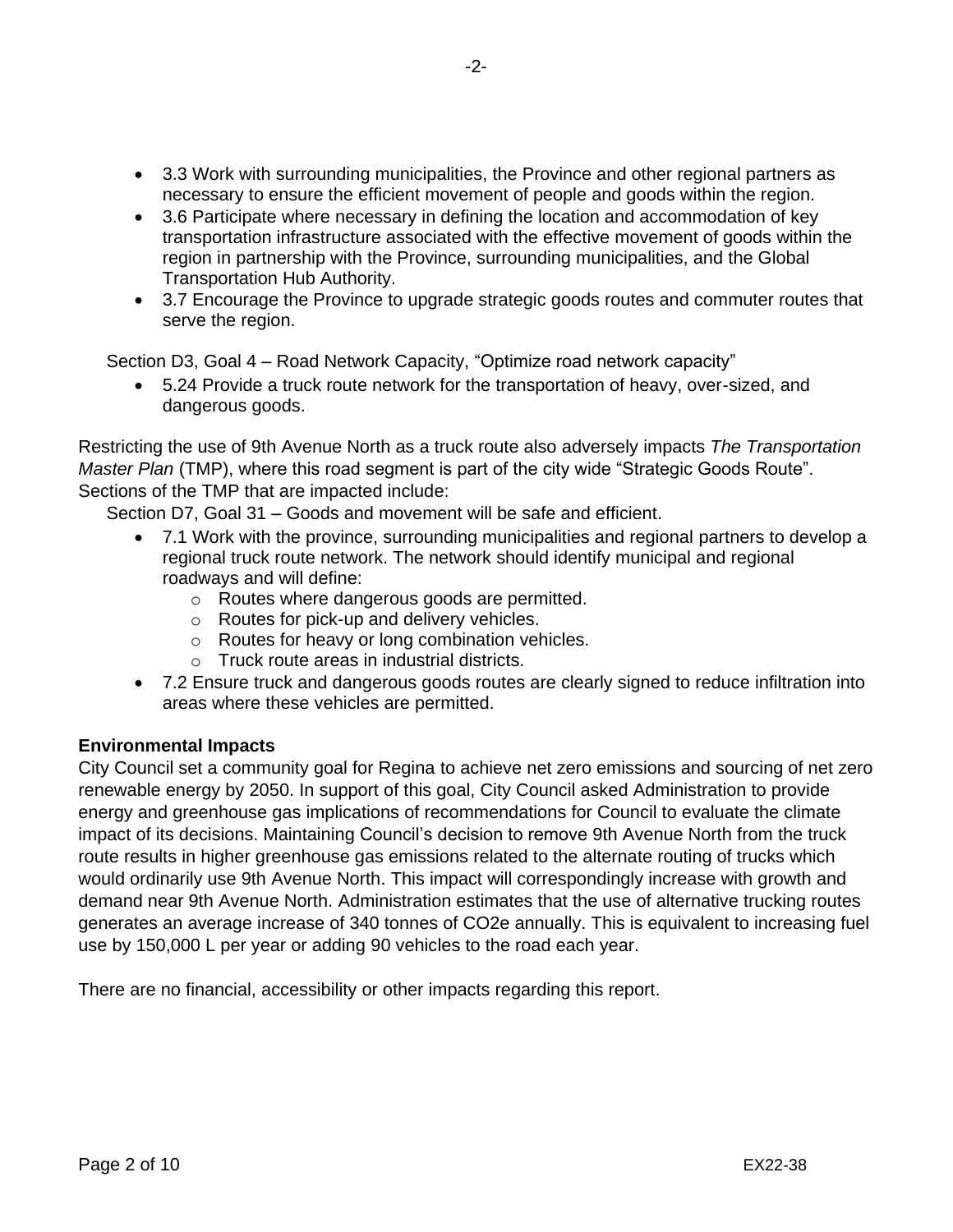Administration considered the option to reinstate the removed portion of 9th Avenue North as a truck route between Pasqua Street North and Pinkie Road. While reinstatement ultimately aligns with the goal of providing infrastructure that supports the efficient movement of goods and services, data suggest that the remaining truck route network has sufficiently absorbed the impacted truck traffic in 2021. As the city grows and trucking demand increases, Administration can bring forward future recommendations to reinstate or adjust trucking routes as needed.

## **COMMUNICATIONS**

Administration regularly engages with representatives of industry stakeholders affected by the 9th Avenue North truck route removal. Representatives have been made aware of this report and will be notified should any changes to the Traffic Bylaw result.

## **DISCUSSION**

Administration reviewed the removal of 9th Avenue North from the truck route to determine its impacts to the city's connectivity to other road networks, truck traffic volumes, road safety, community, local economy, and strategic policies. The discussion of this report outlines the main impacts that Administration reviewed, in addition to the future considerations for 9th Avenue North.

#### **Purpose of Truck Routes**

A truck route is a strategic selection of roadways established by the City through the traffic bylaw to allow for the movement of trucks in a safe and efficient manner, and which limits trucks on less suitable roads. Truck routes within the city also strive to support and maintain the economic and social wellbeing policies outlined within the City's Transportation Master Plan and Official Community Plan.

Truck routes provide a set path to move goods to businesses, industrial areas and ultimately to residents of the city. The efficient movement of trucks in and around a community supports both the local economy and resident needs. The successful removal or addition of a roadway to an established truck route should find a balance between satisfying resident concerns on trucking and maintaining an effective route for the economic wellbeing of the Regina region.

# **9th Avenue North Connectivity to Regina Bypass**

9th Avenue North is a road that connects the Regina Bypass (Bypass) at the west city limits to the Ring Road at Pasqua Street North. In its current state, 9th Avenue North is the key connecting link between the provincial Bypass and the regional Ring Road networks.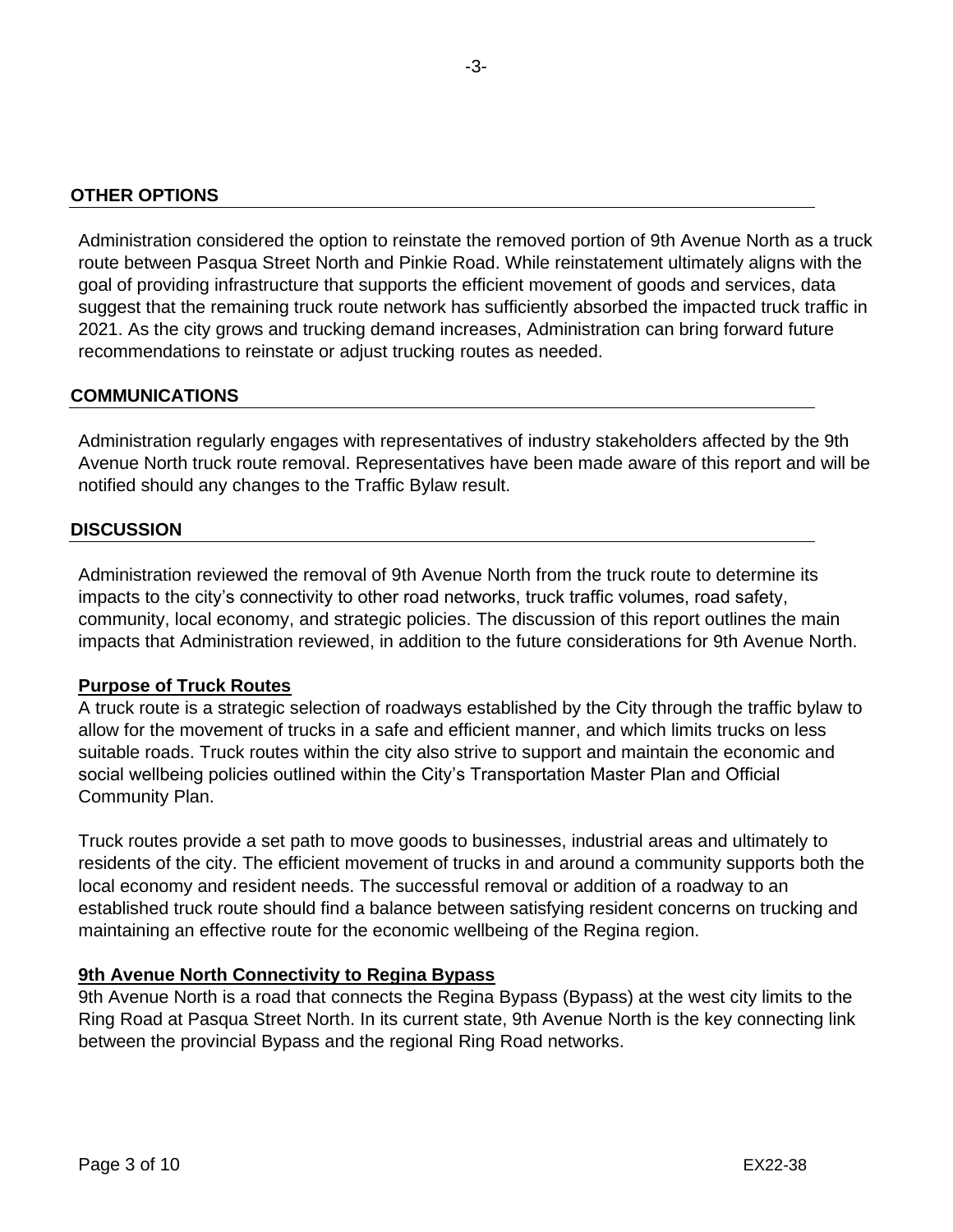As the city continues to grow and develop, 9th Avenue North will see road capacity improvements and will ultimately transition into an expressway road, characterized by free-flowing interchange connections that is consistent with the Ring Road. The Bypass is a highway network that surrounds the west, south and east city limits. The first segment is the continuation of Highway 11 along the west city limits. The second segment continues along the south and east city limits and is considered as the new Highway 1. Along both segments of the Bypass, there are major entry and exit points that provide direct access to the following city roads which include:

- 9th Avenue North
- Victoria Avenue
- Arcola Avenue (Highway 33)
- Albert Street (Highway 6)
- Ring Road/Highway 1A
- Rotary Avenue
- Dewdney Avenue

A map of all major Bypass entry and exit points, in addition to the City's existing truck routes are provided in Appendix A and C respectively.

#### **Impacts of Removing the Truck Route**

Upon Council's approval of the motion to remove 9th Avenue North from the truck route in December 2020, Administration carried out changes to the traffic bylaw and installed regulatory "Trucks Prohibited" signs. The Ministry of Highways also coordinated to have applicable advance notice signs installed along the Bypass at the approaches to 9th Avenue North.

In 2021, Administration gathered data along 9th Avenue North, Ring Road and Highway 1A to measure the subsequent changes to truck traffic compared with available data collected prior to removal.

#### **9th Avenue North from Bypass to Pasqua St North**

Analysis of the data indicated that 2020 truck volumes accounted for 1.59 per cent on average of vehicle traffic on this road segment. After the removal of this corridor from the truck route, the percentage of truck traffic dropped to 0.17 per cent on average of vehicle traffic.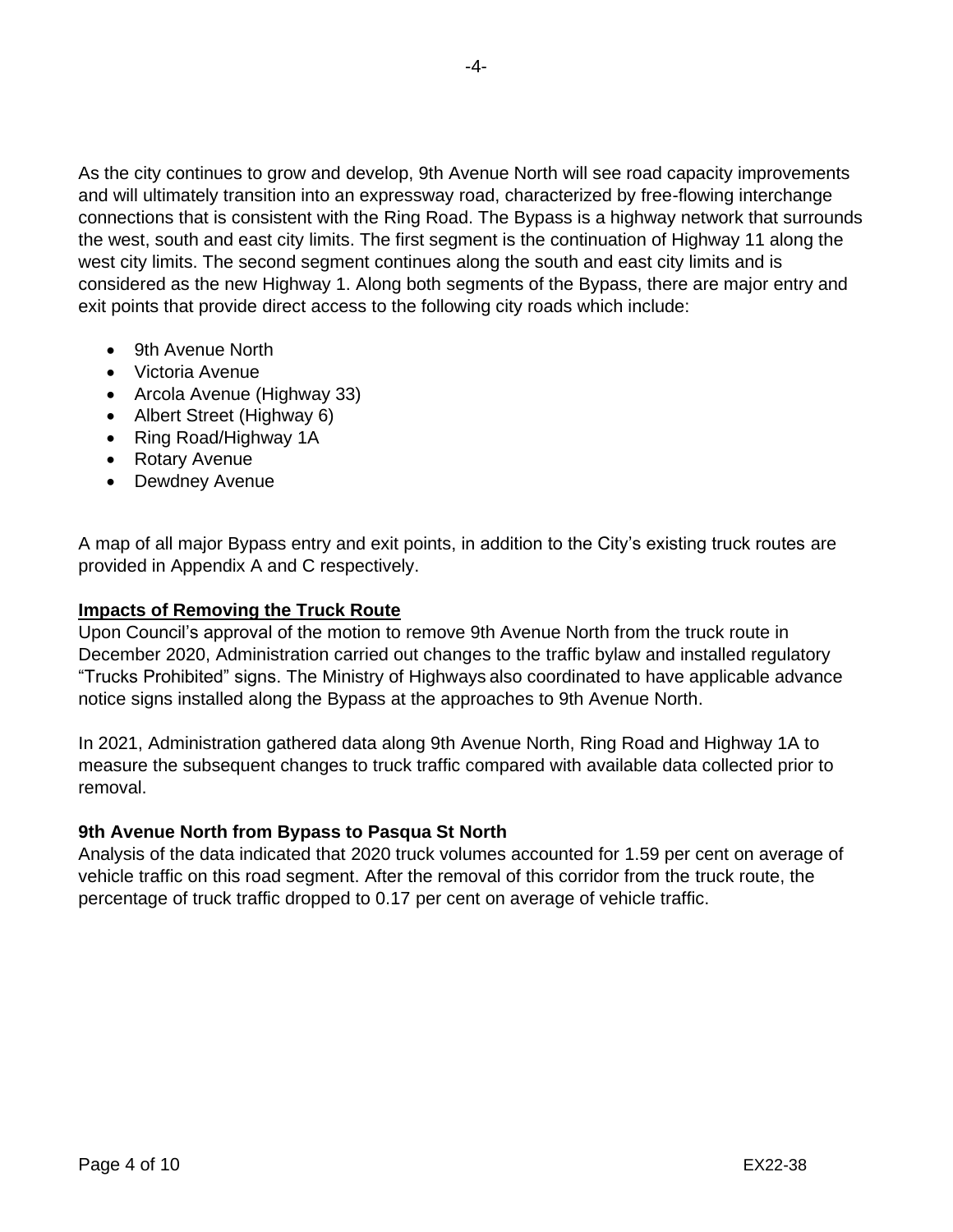

Figure 1 indicates the percentage of truck traffic for each individual road segment of the 9th Avenue North corridor for 2020 vs 2021.

Data collection in 2020, prior to the truck route removal, indicated that the average volume of truck traffic between the Bypass and Pasqua Street on 9th Avenue North was 1.59 per cent. In 2021, the average percentage of truck traffic was 0.17 percent for the same corridor after the removal. This comparison indicates that there has been a noticeable decrease in the per cent volumes of truck traffic after this segment of 9th Avenue North was removed from the truck route. Remaining truck traffic may be occurrences of truck traffic that lawfully use 9th Avenue North or are authorized in accordance with the Traffic Bylaw, which is similar with other areas of the City. Any improper truck use of this small scale can be mitigated with continued enforcement and education.

# **Ring Road and Highway 1A**

Administration carried out data collection on Ring Road and Highway 1A between Pasqua Street North to the south city limits. When comparing truck volumes between 2020 and 2021 on Ring Road, there was no significant change to truck traffic volumes along each major segment. The average percentage of truck traffic on Ring Road in 2020 was 3.15 per cent. In 2021, the average has increased by 0.21 per cent to 3.36 per cent with the largest increases on segments near the industrial area of the city. Figure 2 shows the truck percentage for each segment of Ring Road for 2020 vs 2021.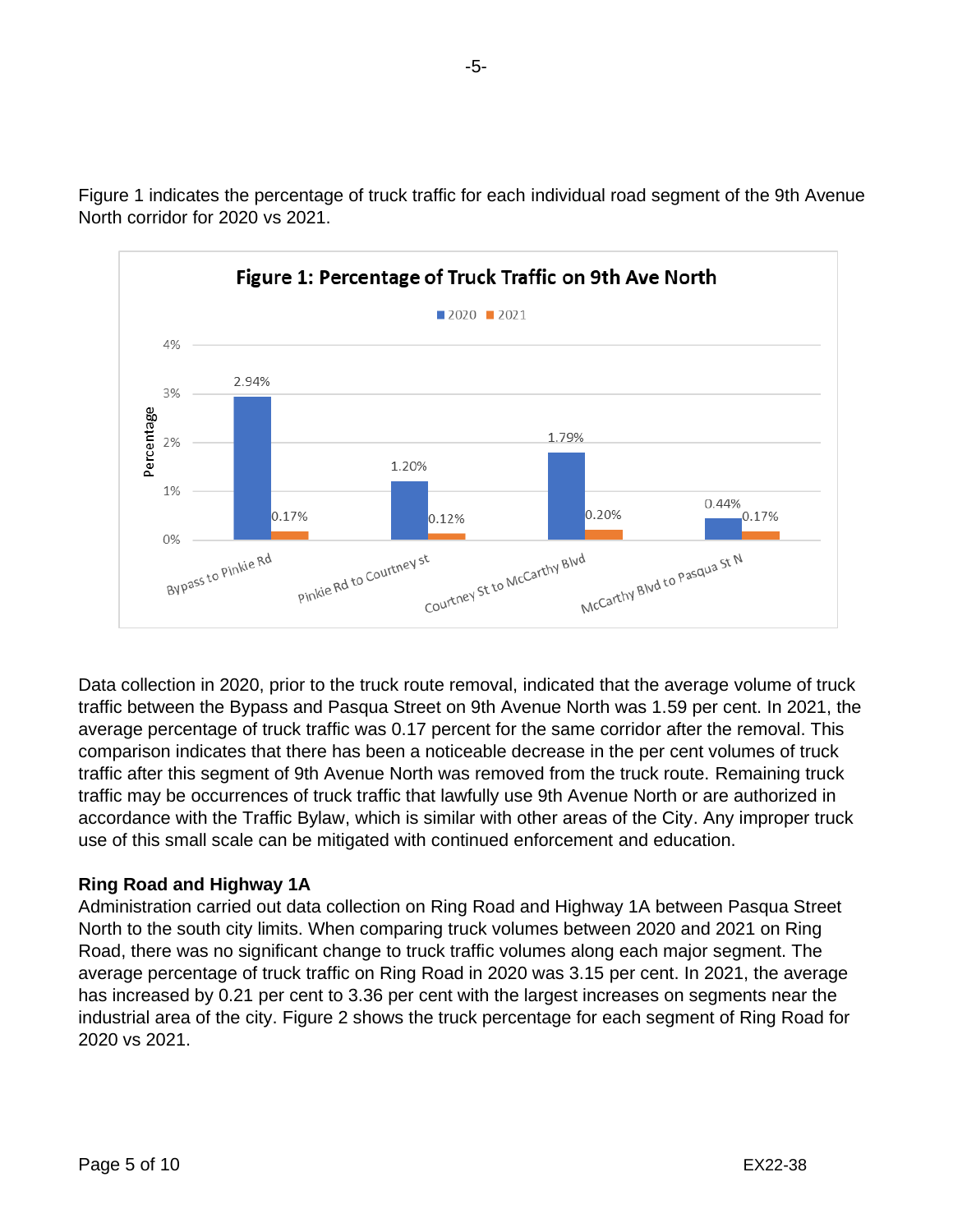

Similarly, along Highway 1A, Administration's review of data did not indicate any significant impact on truck volumes when comparing 2020 vs 2021 data. In 2020, there was an average of 4.55 per cent of trucks on this segment compared with 4.17 per cent in 2021. Figure 3 shows the truck percentage for each segment of Highway 1A in 2020 vs 2021.

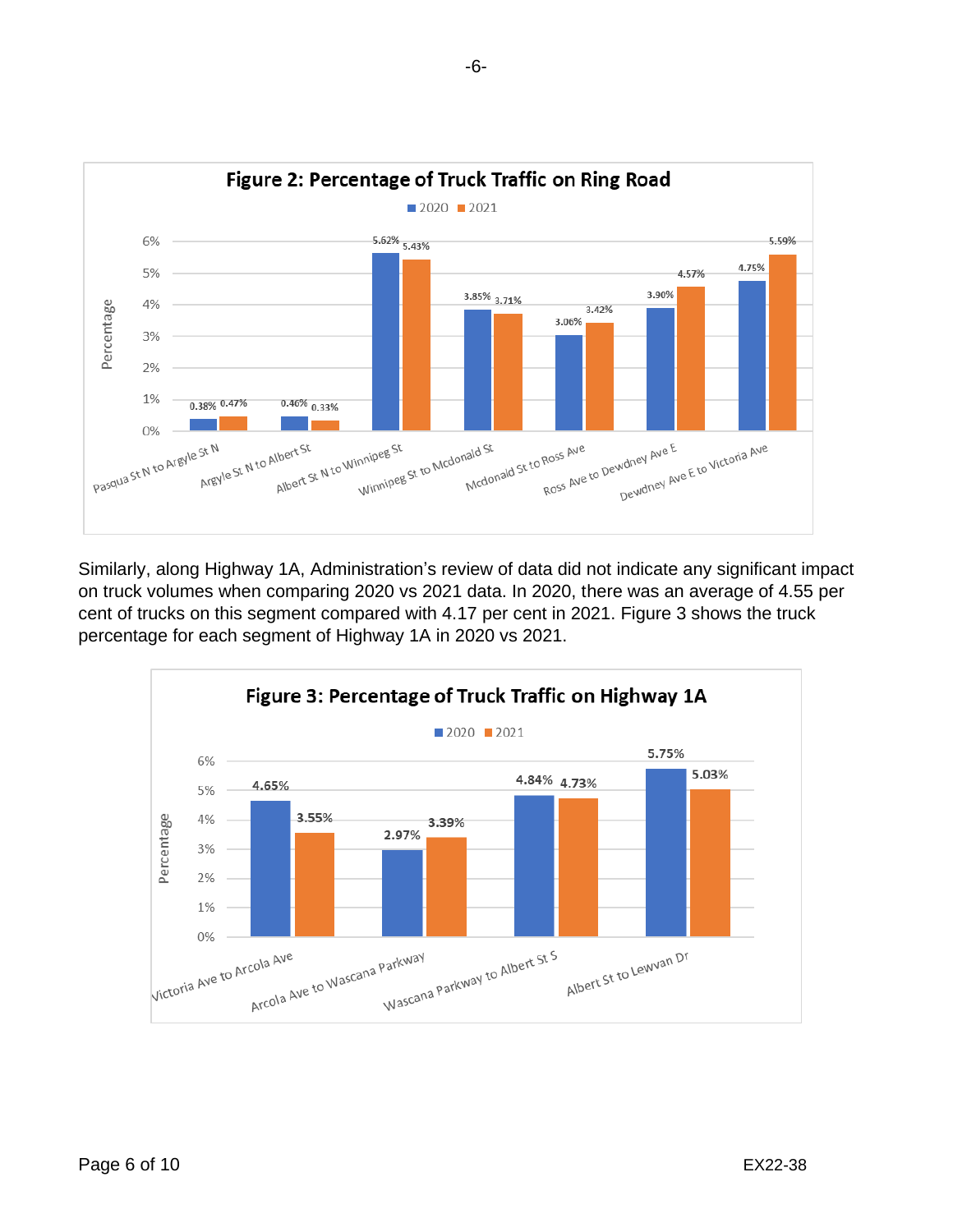## **Compliance and Safety**

As indicated by the significantly reduced truck volumes in 2021, most truck traffic has complied with the removal of 9th Avenue North from the truck route. It is important to note that of the 0.17 per cent average truck traffic remaining on 9th Avenue North, there may be a subset that is permissible under the traffic bylaw, which is a scenario consistent with other roads in the City.

Administration gathered vehicle speed data on 9th Avenue North in 2021 and determined the average 85th percentile speed for all traffic between Courtney Street and Pinkie Road was 80 km/h in 2021, which is a slight reduction compared to the average 85th percentile speed of 83 km/h in 2015 prior to the bypass's opening.

When considering truck traffic between Courtney Street and Pinkie Road, the average 85th percentile speeds decreased from 78 km/h in 2015 to 76 km/h in 2021. This indicates that while speeding is a concern on this section of road, neither the existence of the Bypass itself, nor the presence of truck traffic has substantively impacted the speeding behaviour. Further, data collected indicates that the majority of speed violations are passenger vehicles and not vehicles classified as trucks. Administration will continue to monitor speed and provide relevant information to Regina Police Service (RPS) to support its efforts for speed enforcement of vehicular traffic along 9th Avenue North.

Administration has also added 9th Avenue North to the Ring Road Safety Study that is currently underway. Consultant recommendations are expected in Q2 2022. Resulting recommendations without significant budget implications can be implemented in 2022 and changes which would require funding can be considered through future budget processes.

#### **Community Impacts**

Following the opening of the Bypass in 2019, residents of Westhill Park and neighbouring subdivisions raised concerns regarding the increase of traffic on 9th Avenue North from users of the bypass. The majority of the concerns regarding trucks included increased truck volumes, noise, and vibrations to the surrounding neighbourhood as well as safety and truck speeding issues.

Since the removal of the 9th Avenue North from the truck route in December 2020, Administration continues to receive service inquiries that express ongoing concerns with increased noise and vibration due to the traffic on 9th Avenue North. Additional concerns include the existing posted speed limit, concerns with road geometry, such as the lack of shoulders and the increased vehicular traffic of all types along the road.

The addition of 9th Avenue North into the Ring Road Safety Study will provide further analysis of these concerns with the overall safety review of the corridor.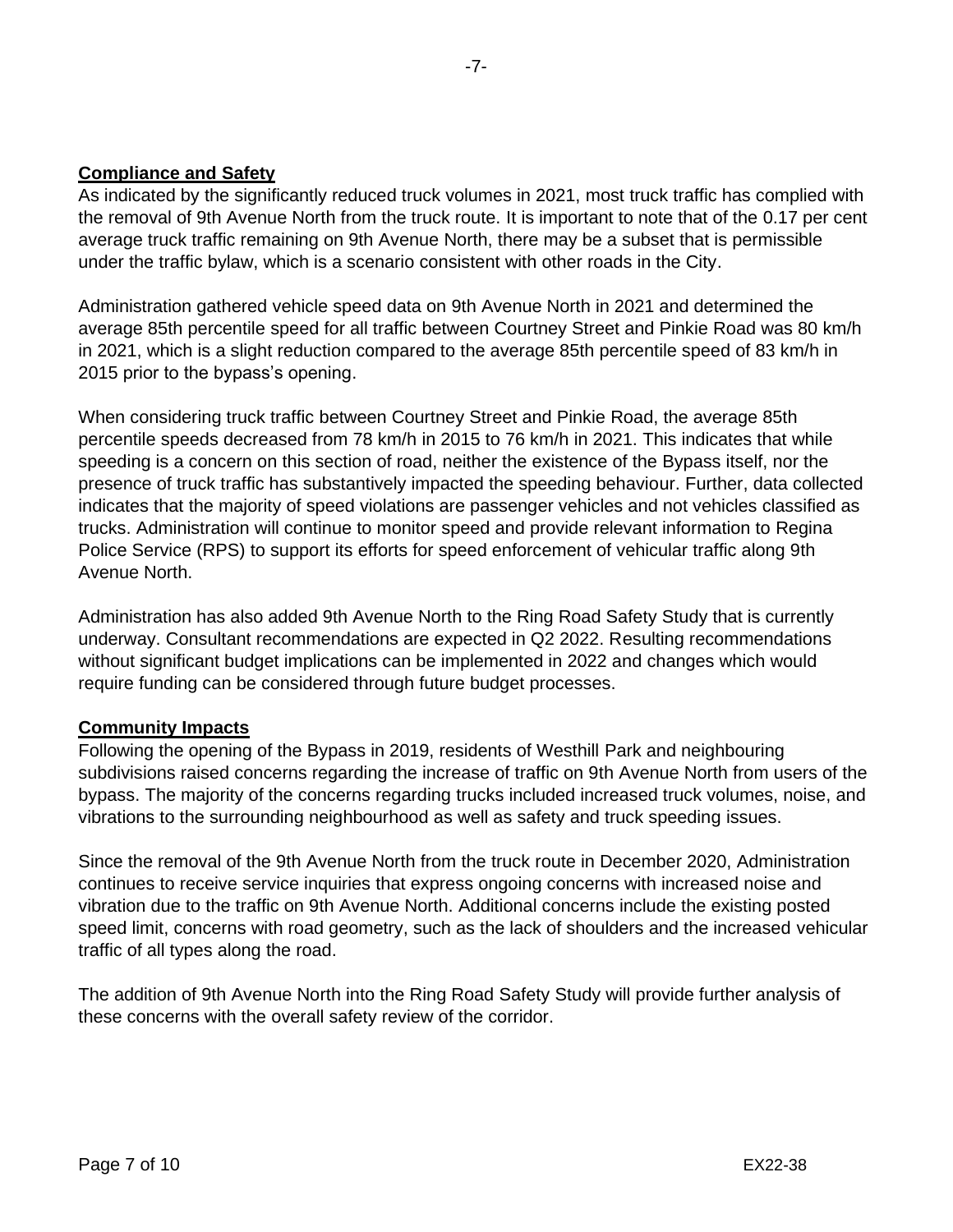Administration engaged with representation from the trucking industry to determine the impact to their operations since the truck route's removal from 9th Avenue North. It was advised that prior to the truck route removal, 9th Avenue North was primarily used by businesses located in northwest area or the Global Transportation Hub. Industry representatives indicated that operators have shifted to using alternative access points to the city by travelling northbound on the Bypass and entering the city using the interchanges at Pasqua Street North and Albert Street North.

While quantifiable data on business impacts were not provided to Administration, the general industry concerns pertaining to the 9th Avenue North and truck routes included the adverse impacts on travel times and the subsequent fuel costs associated with the longer alternative routing, increased costs for operations which leads to higher consumer prices, the lack of a west access point into the City's expressway network, and the long term risk for future demand for an east-west truck route on 9th Avenue North.

As more commercial activity is added to the City's west end, Administration anticipates that the use of 9th Avenue North will require re-evaluation to ensure that it aligns with the strategic goals of the TMP and OCP. Further, should industry provide Administration with quantifiable data on business impacts, we will include this information in future analysis. Administration will continue to engage with industry stakeholders surrounding any changes to traffic bylaws, trucking permits and traffic safety initiatives.

# **Environmental Analysis of Alternative Routes**

To determine the environmental impact removing 9th Avenue North from the truck route, Administration completed analysis into alternative routes used by trucks. Through stakeholder engagement, Administration identified that prior to removing trucks from 9th Avenue North, it was primarily used as a route between the Global Transportation Hub and industrial/commercial areas in the city. The prime destination points for trucks entering from 9th Avenue North were:

- Rochdale Boulevard & Pasqua Street North
- Ross Industrial Area
- Victoria Avenue East & Prince of Wales Drive

Since the truck route removal in 2020, trucks from the Global Transportation Hub typically now use the Bypass and travel north along Highway 11 to reach these destinations.

Administration's environmental impact analysis was based on the comparison of greenhouse gas (GHG) emissions produced when using 9th Avenue North versus alternative routing via the Bypass. Table 1 displays the additional greenhouse gas emissions when the bypass is utilized as an alternative route to 9th Avenue North.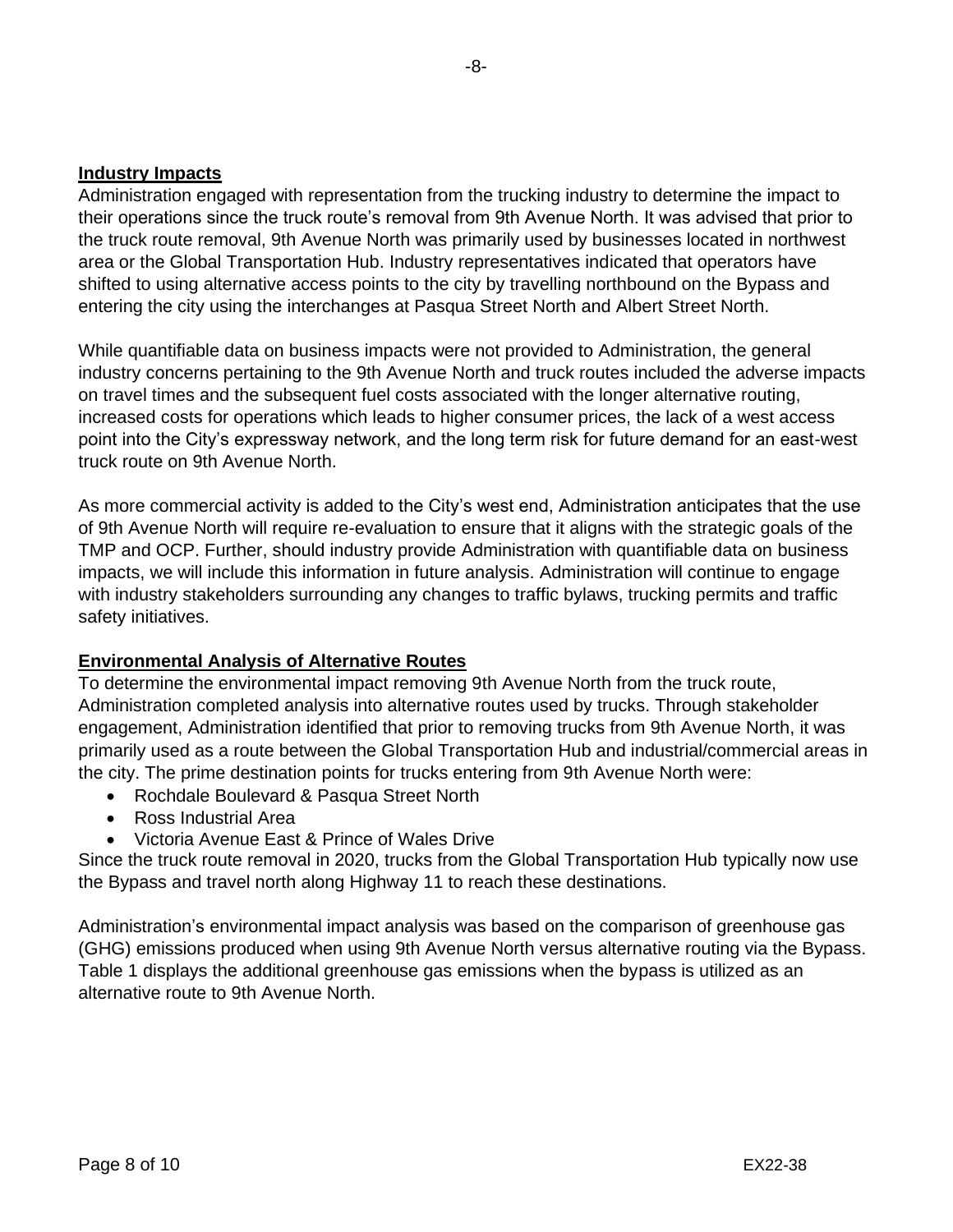| Origin                                                                       | <b>Destination</b>                     | <b>Estimated GHG</b><br><b>Emissions when</b><br>using Bypass<br><b>Alternative</b><br>(Tonnes CO <sub>2</sub> e per<br>year) | <b>Estimated GHG</b><br><b>Emissions when</b><br>using 9th Ave N<br>(Tonnes CO <sub>2</sub> e<br>per year) | <b>Estimated</b><br><b>Additional GHG</b><br><b>Emissions per</b><br>Year<br>(Tonnes CO <sub>2</sub> e per<br>year) |
|------------------------------------------------------------------------------|----------------------------------------|-------------------------------------------------------------------------------------------------------------------------------|------------------------------------------------------------------------------------------------------------|---------------------------------------------------------------------------------------------------------------------|
| GTH/Rotary<br>Ave                                                            | Rochdale Blvd &<br>Pasqua St           | 907                                                                                                                           | 526                                                                                                        | 381                                                                                                                 |
| GTH/Rotary<br>Ave                                                            | Ross Industrial<br>Area                | 1134                                                                                                                          | 789                                                                                                        | 345                                                                                                                 |
| GTH/Rotary<br>Ave                                                            | Victoria Ave E &<br>Prince of Wales Dr | 1406                                                                                                                          | 1105                                                                                                       | 301                                                                                                                 |
| Estimated Average GHG Emissions Increase (Tonnes CO <sub>2</sub> e per year) | 342                                    |                                                                                                                               |                                                                                                            |                                                                                                                     |

### **Table 1: Added Greenhouse Gas Emissions of Alternative Routes**

Prior to the removal of trucks on 9th Avenue North, there was an estimated average of 70 trucks per day using this road, which are now assumed to be using one of the alternative routes used in this analysis. The results shown in Table 1 was estimated with the assumption of 100 trucks being rerouted each day. As the city continues to grow and expand in the northwest and Global Transportation Hub areas, the estimated number of trucks using the alternative routes will begin to meet or exceed the 100 trucks per day and will have correlating increases in greenhouse gas emissions. Maps of each alternative route are included in Appendix B for reference.

Although it does not currently pose a significant barrier to the City's sustainability goals, this increase in greenhouse gasses must be considered together with the other impacts of the road's removal from the truck route, such as traffic flow or neighbourhood concerns when 9th Avenue North is evaluated in the future.

# **Future Considerations**

While Administration supports 9th Avenue North's inclusion as part of the City's truck route network, the one-year review since its removal indicates that reinstatement as truck route is not imminently required.

Administration will continue to monitor the impacts of 9th Avenue North and will recommend changes to trucking routes as needed with consideration given to alignment with the goals of the City's OCP, TMP, and environmental sustainability goals.

# **DECISION HISTORY**

At the City Council meeting of October 28, 2020, a motion MN20-23 was brought forward and